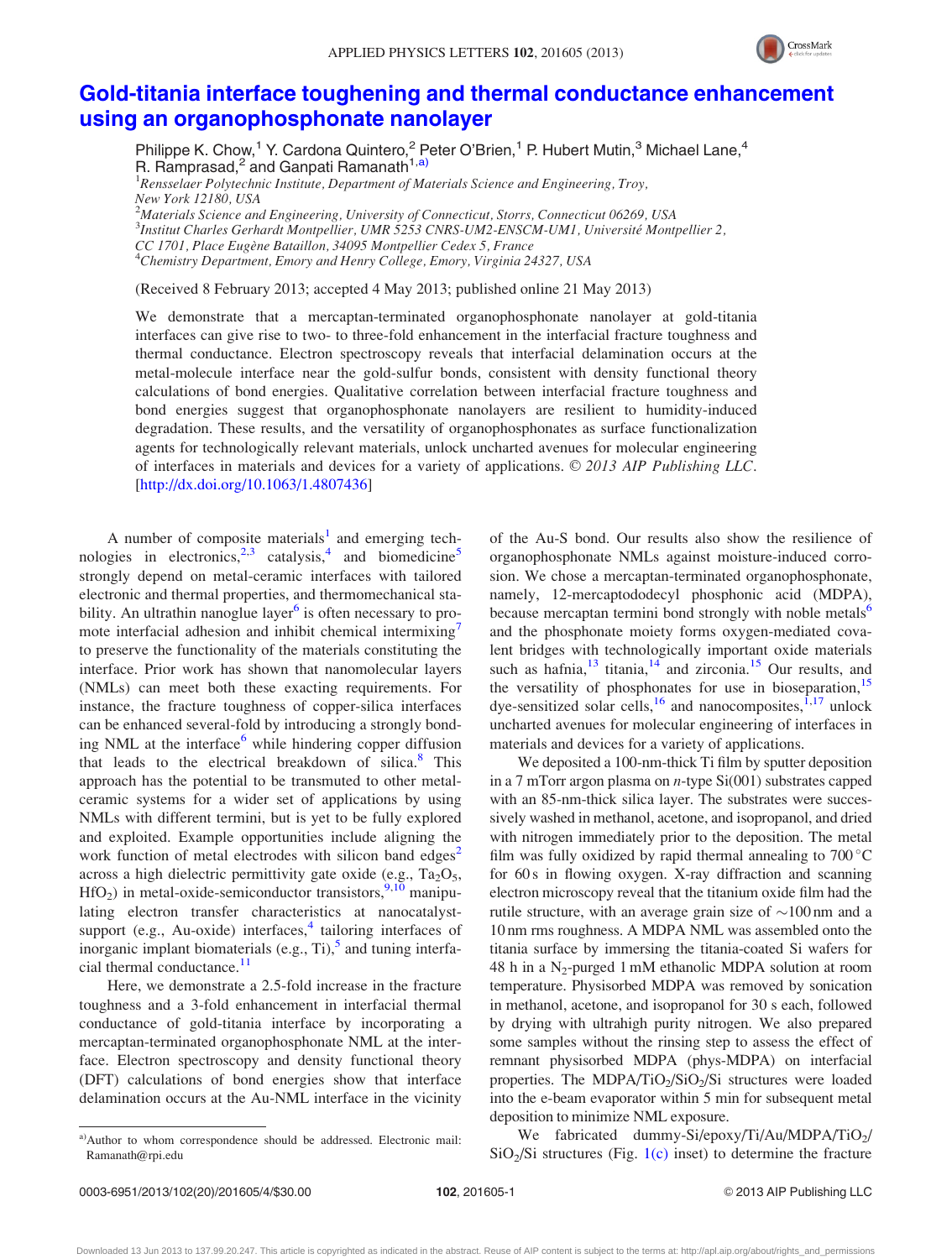<span id="page-1-0"></span>

FIG. 1. (a) Load-displacement curves and (b) time-domain thermoreflectance decay profiles for structures with pristine  $Au/TiO<sub>2</sub>$  and  $Au/MDPA/$  $TiO<sub>2</sub>$  interfaces. The solid lines represent the best-fit thermal decay profiles from a one-dimensional heat conduction model. (c) The fracture toughness (filled, left axis) and interface thermal conductance (unfilled, right axis) for pristine  $Au/TiO<sub>2</sub>$  and  $Au/MDPA/TiO<sub>2</sub>$  interfaces. Fracture toughness of MDPA-treated interfaces with remnant physisorbed MDPA is also shown.

toughness  $\Gamma_c$  of the weakest interface by four-point bend tests<sup>[18](#page-3-0)</sup> carried out at a 0.03  $\mu$ m s<sup>-1</sup> strain rate. A 50-nm-thick Au film was deposited on pristine titania and on MDPAtreated titania by e-beam evaporation. Additionally, a 50-nm-thick Ti layer was deposited without vacuum break to prevent delamination at the weak Au-epoxy interface.<sup>[19](#page-3-0)</sup> The  $Ti/Au/MDPA/TiO<sub>2</sub>/SiO<sub>2</sub>/Si$  stacks were bonded to a dummy Si wafer using a high-temperature curing epoxy, and diced into 40 mm  $\times$  5.6 mm beams. A 625- $\mu$ m-deep notch was carefully machined into the host Si wafer to initiate delamination. Steady-state interfacial delamination occurs when a crack from the notch reaches the weakest interface and propagates along the interface at a critical plateau load in the load-displacement curve.  $\Gamma_c$  was determined from this plateau load using a well-documented procedure described elsewhere. $20$  Within about 5 min of delamination, we loaded the fracture pieces into a PHI 5400 X-ray photoelectron spectroscopy (XPS) chamber equipped with an Al K $\alpha$  source. Core-level spectra were acquired from the fracture surfaces through survey and high resolution scans at 187.5 and 23.5 eV pass energies, respectively. The 285.0 eV adventitious C 1s peak and/or the 84 eV Au  $4f_{7/2}$  peak were used for charging corrections. The sample surface-to-detector takeoff angle was set at  $\theta_{sd} = 45^\circ$  unless otherwise noted.

DFT computations were carried out to calculate the cleavage energies at different locations of the MDPA- functionalized Au-TiO<sub>2</sub> interface, using the Vienna *ab initio* simulation package  $\text{code}^{23}$  $\text{code}^{23}$  $\text{code}^{23}$  with the Perdew-Burke-Ernzerhof generalized gradient approximation<sup>[24](#page-3-0)</sup> and the projectoraugmented wave $25$  approach. The MDPA was bonded to  $TiO<sub>2</sub>$  in the bidentate configuration between Ti and the O atoms of the phosphonic acid, and to Au by an Au-S bond. We examined Au-TiO<sub>2</sub> interfaces with two different MDPA coverages. The higher coverage was simulated by matching coverages. The higher coverage was simulated by matching<br>a  $(2 \times \sqrt{3})$  Au (111) slab to conform to a  $(1 \times 2)$  TiO<sub>2</sub> (110), while the lower coverage was obtained by matching a while the lower coverage was obtained by<br>  $(4 \times 2\sqrt{3})$  Au (111) slab to a (2  $\times$  4) TiO<sub>2</sub> (110).

We determined interfacial thermal conductance  $G<sub>int</sub>$ from thermoreflectance decay profiles obtained from Au/  $MDPA/TiO<sub>2</sub>$  structures using time-domain thermoreflectom-etry.<sup>[11](#page-3-0)</sup> Briefly, 5d electrons from the gold film surface are excited to above the Fermi level with a 800-nm wavelength 100 fs pump laser pulse. $^{21}$  $^{21}$  $^{21}$  The de-excitation of these electrons via phonon scattering heats the metal, and the heat is dissipated across the metal-ceramic interface. The temperature decay profile across the interface is obtained by tracking the temperature-dependent metal surface reflectance at different time delays using a separate 600-nm-wavelength 100 fs probe laser.  $G<sub>int</sub>$  is extracted by fitting the thermoreflectance decay profile with a one-dimensional heat conduction model.

Load-displacement curves from test structures with MDPA-treated interfaces exhibit a significantly higher toughness than the untreated pristine interfaces (Figs.  $1(a)-1(c)$ ). Au/MDPA/TiO<sub>2</sub> interfaces show  $\Gamma_c^{\text{MDPA}} = 2.6 \pm 0.2 \text{ Jm}^{-2}$ , which is more than twofold the  $\Gamma_c^{\text{baseline}} = 0.9 \pm 0.4 \text{ Jm}^{-2}$  for pristine  $Au/TiO<sub>2</sub>$  interfaces. Mechanical tests of  $Au/MDPA/$  $TiO<sub>2</sub>$  interfaces with remnant physisorbed MDPA, prepared by omitting the rinsing step, yield a comparable  $\Gamma_c^{\text{phys-MDPA}}$  $= 2.2 \pm 0.3$  Jm<sup>-2</sup>. Each fracture toughness value is an average of six experiments. The uncertainties denote sample-to-sample variation. Comparison of thermal decay profiles across Au/TiO<sub>2</sub> interfaces with and without MDPA (Fig.  $1(c)$ ) reveals more than threefold enhancement in  $G<sub>int</sub>$  upon introducing the MDPA NML. The best-fit thermal model yields  $G_{int}^{MDP\bar{A}}$  $= 130$  MW m<sup>-2</sup> K<sup>-1</sup> and G<sub>int</sub><sup>baseline</sup> = 40 MW m<sup>-2</sup> K<sup>-1</sup>, respectively. Thus, MDPA functionalization of  $Au/TiO<sub>2</sub>$  interfaces enhances both  $\Gamma_c$  and  $G_{int}$ .

Core-level spectra obtained from the fracture surfaces (Fig.  $2(a)$ ) provide insights into the atomistic mechanism of  $Au/MDPA/TiO<sub>2</sub>$  interface toughening. Titania fracture surfaces show sulfur and phosphorous signatures similar to that seen in as-prepared MDPA NMLs on TiO<sub>2</sub>. The broad S  $2p_{3/2}$ sub-band at 163.4 eV stems from unbound thiols and disulfides, while the 169.6 eV sub-band stems from sulfonate moi-eties<sup>[22](#page-3-0)</sup> likely formed during mechanical testing in air and brief air-exposure prior to XPS. The P 2p band from the titania fracture surface is observed at a lower binding energy than in untethered MDPA, indicative of MDPA anchoring to titania via phosphonic acid moieties, $12$  which is also supported by the decrease in the P 2p:S 2p integrated intensity ratio I<sub>P</sub>/I<sub>S</sub> with decreasing take-off angle  $\theta_{sd}$  (Fig. [2\(b\)](#page-2-0)). Neither phosphorous nor sulfur is detectable on the Au fracture surface, indicating that delamination occurs by Au-S bond scission at the Au/MDPA interface. While P-O-Ti bonds are clearly stronger, both Au-S and P-O-Ti bonds at Au/MDPA and MDPA/TiO<sub>2</sub> interfaces, respectively, are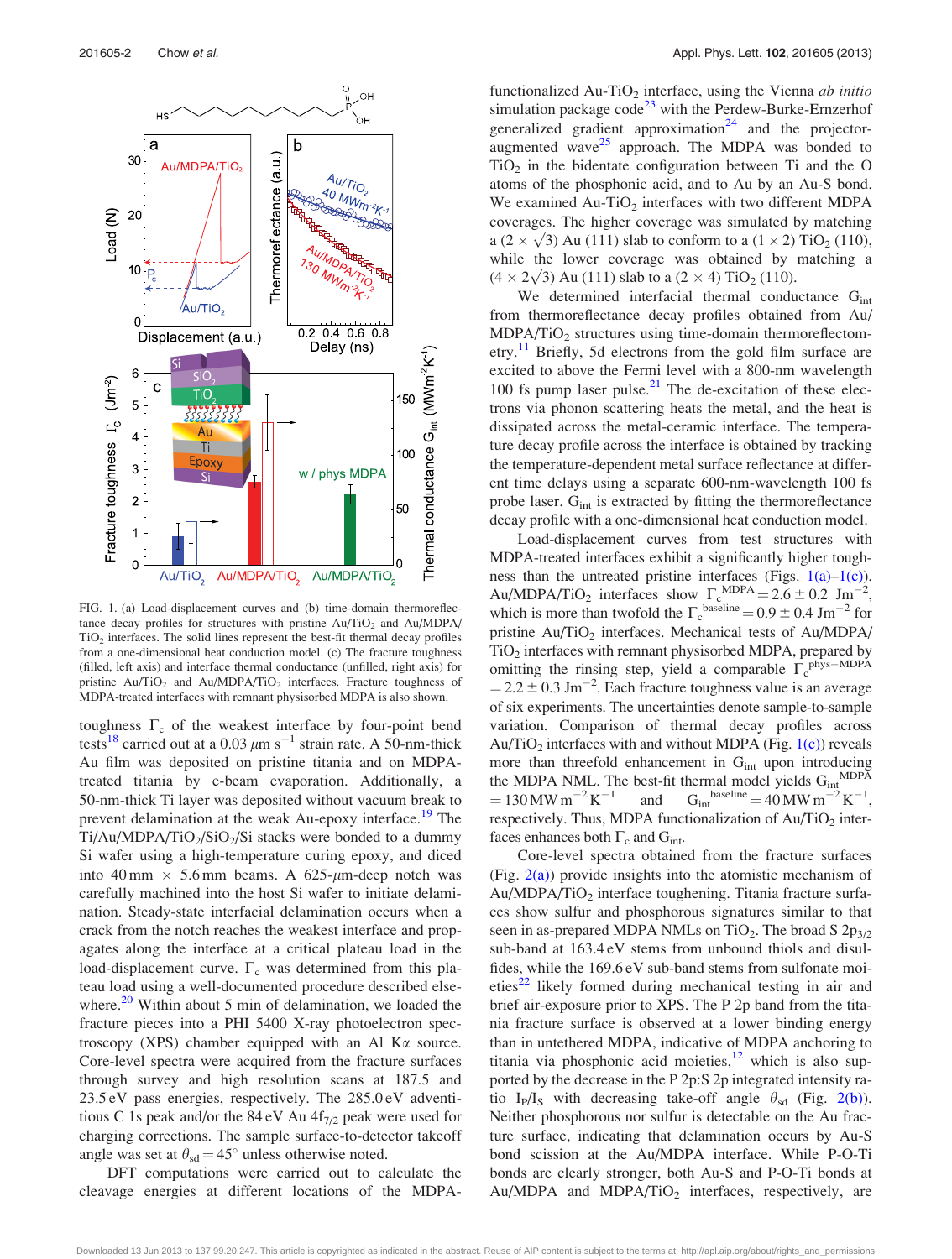<span id="page-2-0"></span>

FIG. 2. (a) Core-level S 2p and P 2p bands from  $TiO<sub>2</sub>$  (solid lines) and Au (dotted lines) fracture surfaces for  $Au/MDPA/TiO<sub>2</sub>$  structures, with (green) and without (red) physisorbed MDPA. Baseline spectra from as-prepared MDPA NML on  $TiO<sub>2</sub>$  (black) and neat MDPA powder (blue) are shown for comparison. (b) P 2p: S 2p integrated intensity ratio  $I<sub>P</sub>/I<sub>S</sub>$  for MDPA as a function of decreasing sample surface-detector takeoff angle  $\theta_{sd}$ . The dashed line shows a semi-log fit of the intensity ratio.

stronger than bonds at untreated  $Au/TiO<sub>2</sub>$  interfaces. This conclusion is further supported by  $\langle \sim 1 \text{ at. } \%$  traces of Au on the titania fracture surface of  $Au/MDPA/TiO<sub>2</sub>$  structures (Fig. 3), not seen on that of pristine  $Au/TiO<sub>2</sub>$  interfaces.

Our experimental results lead us to conclude that MDPA bonding with Au and  $TiO<sub>2</sub>$  through P-O-Ti and Au-S bridges are key to interface toughening, which correlates with the



FIG. 3. Traces of Au seen on  $TiO<sub>2</sub>$  fracture surfaces from structures with (green) and without (red) physisorbed MDPA.

increased interfacial thermal conductance.<sup>[11](#page-3-0)</sup> The lack of formation of even one of these bridges weakens the interface, as corroborated by the lower  $\Gamma_c$  for Au/MDPA/TiO<sub>2</sub> interfaces having remnant physisorbed MDPA (phys-MDPA) in addition to the MDPA NML that is chemically anchored to  $TiO<sub>2</sub>$ . Au fracture surfaces of interfaces with phys-MDPA exhibit both S 2p and P 2p signatures, unlike interfaces with purely chemisorbed MDPA NML on TiO<sub>2</sub> (Fig. 2(a)). This result shows that some of the remnant physisorbed MDPA molecules chemically bond with the Au overlayer, but are obstructed from bonding with titania by the chemisorbed MDPA NML. Thus, the NML must bond with both materials simultaneously to fully realize interface toughening and thermal conductance enhancement.

Our experimental results showing Au-S scission to be the fracture pathway is consistent with the diatomic bond dissociation energies<sup>[26](#page-3-0)</sup> relevant to the Au/MDPA/TiO<sub>2</sub> interface. In particular, the 2.7 eV diatomic Au-S bond is the weakest of all possible bonds at the interface: Ti-O (7.3 eV), P-O (6.5 eV), C-P (5.4 eV), C-C (6.3 eV), and C-S (7.5 eV). Our DFT calculations of cleavage energies also indicate that fracture will most likely occur at the Au/MDPA interface rather than at the  $TiO<sub>2</sub>/MDPA$  interface or midway through MDPA (Fig. 4). However, a deeper inspection of the DFT calculations indicates that S-C bond is weaker than the Au-S bond. This difference is not entirely unexpected because our calculations do not account for factors that may alter the Au-S bond strength. For instance, oxidation of mercaptan to sulfonate/sulfonic  $\arccos{a}^{27}$  $\arccos{a}^{27}$  $\arccos{a}^{27}$  moieties, or disulfide bond formation may impact the Au-S bond energy by influencing the lateral interactions between adjacent MDPA molecules in the nanolayer. DFT calculations showing the shifting of the weak link from the Au-S bond to the S-C bond near the Au-MDPA interface at higher MDPA coverages support this hypothesis. Notwithstanding such factors, and environmentally related uncertainties, our simulations and experiments concur that fracture occurs in the vicinity of the Au/MDPA interface.

Implicit in the above results is that the phosphonic acid-titania bonds are strong and insensitive to moisture<sup>[17](#page-3-0)</sup> unlike pristine or organosilane-tailored metal-ceramic interfaces.[28,29](#page-3-0) For instance, Cu-silica interfaces modified with a



FIG. 4. Schematic sketches showing results of DFT calculations of bond cleavage energies of MDPA-functionalized  $Au$ -TiO<sub>2</sub> interfaces for (a) high coverage (b) low coverage, and for (c) the diatomic molecules. The bond energies in eV are shown adjacent to dashed lines denoting cleavage locations considered in our study.

Downloaded 13 Jun 2013 to 137.99.20.247. This article is copyrighted as indicated in the abstract. Reuse of AIP content is subject to the terms at: http://apl.aip.org/about/rights\_and\_permissions